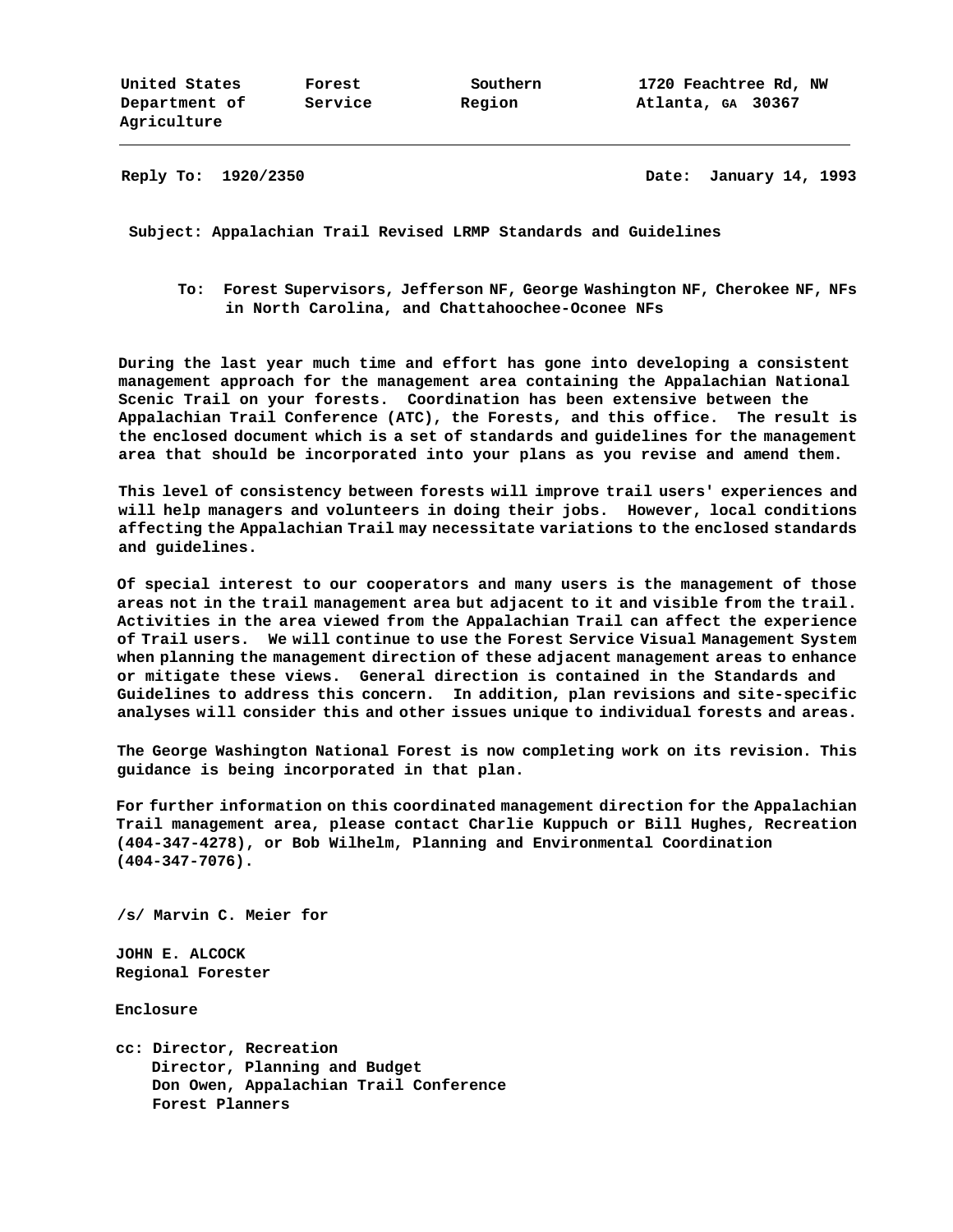# **MANAGEMENT AREA \_\_\_\_ APPALACHIAN NATIONAL SCENIC TRAIL**

**GOALS — What general direction should be accomplished given the Laws, Regulations, and agreements between agencies/groups to produce the trail experience desired. May be several Goals.**

**OBJECTIVES — What time-limited actions will be taken to carry out the Goals above (add objectives under each Goal - these could come from the Comprehensive Plan and or other sources). May be several Objectives for each Goal.**

**DESIRED FUTURE CONDITION — Narrative description of what the management area will look like if the Goals/Objectives/Standards and Guidelines are carried out.**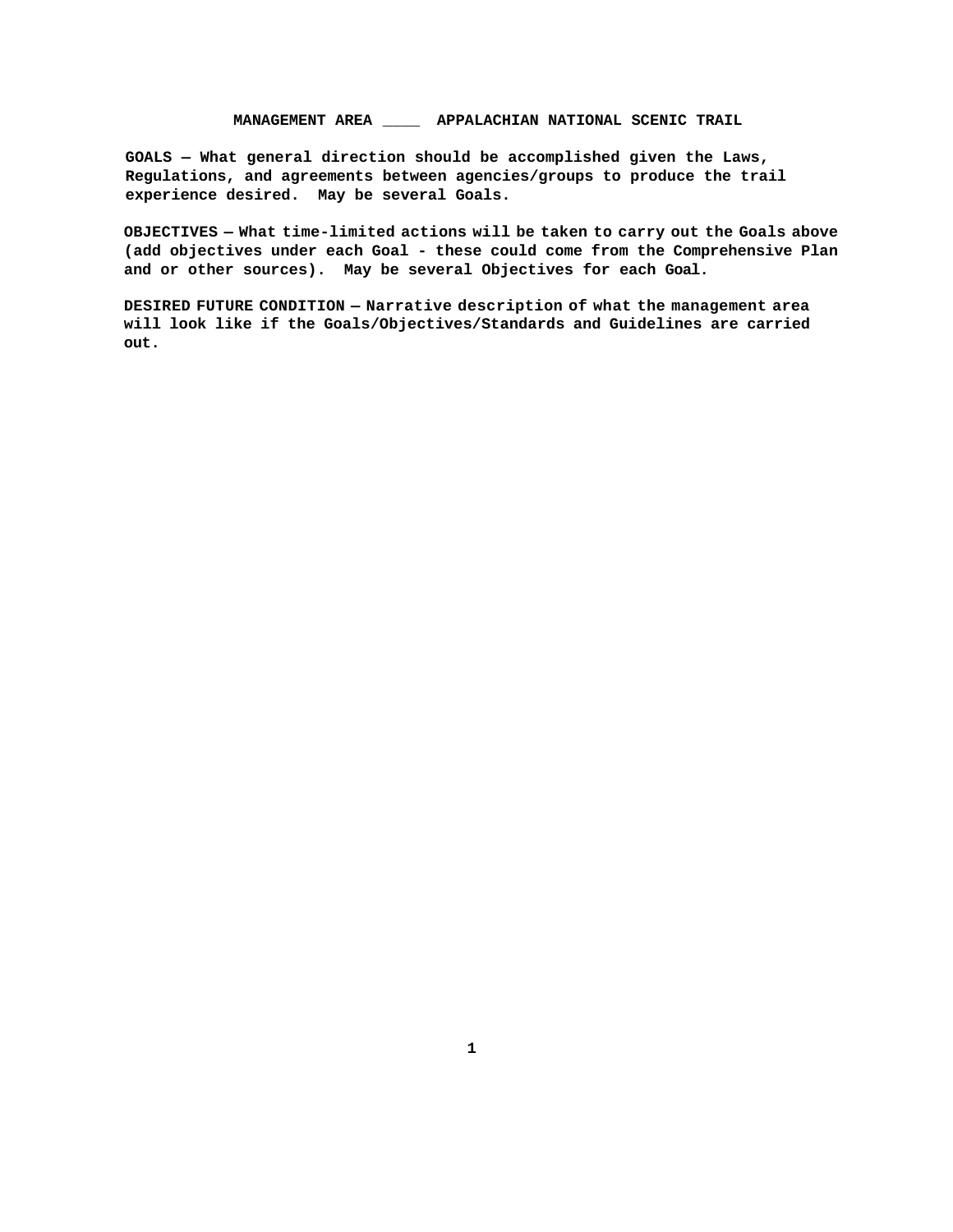## **STANDARDS GUIDES FOR THE APPALACHIAN TRAIL MANAGEMENT AREA IN REGION 8**

**Description for management Area**

**The Appalachian Trail, a continuous footpath from Maine to Georgia, was designated as a National Scenic Trail by act of Congress in 1968. The Appalachian Trail (AT) is an internationally renowned foot path that extends 2,150 miles from Haine to Georgia and passes through four state and six National Forests within Region 8. The Trail is primarily located along the crest of the Appalachian Mountains. It is administered by the Secretary of Interior in' consultation with the Secretary of Agriculture, and managed as a partnership between the Forest Service, local Appalachian Trail Clubs and the Appalachian Trail Conference (ATC).**

**The Appalachian Trail Management Area consists of those lands mapped as the foreground viewing area from the Appalachian National Scenic Trail, which includes the Trail footpath, and, as designated on a case-by-case basis, associated Trail shelters, viewpoints, water sources and spur trails to these features. The foreground viewing area is determined using the methodology established in the National Forest Service Landscape Management Handbook, Volume 2 chapter 1. This corridor has a minimum width of 100 feet on either side of the Trail footpath for protection from social, aural and other impacts, but this minimum width should be considered only when the foreground zone does not extend beyond 100 feet on either side of the Trail footpath. This management area also includes all National Forest System lands acquired by the National Park Service for the Appalachian Trail and administratively transferred to the USDA, Forest Service by the National Park Service under a Memorandum of Agreement.**

**The management area encompasses an area of approximately \_\_\_\_\_\_ acres. Approximately \_\_\_\_ miles of the Trail and \_\_\_\_\_ associated shelters lie within the Forest on the \_\_\_\_\_\_ Ranger District(s). The Trail is administered in partnership with the Appalachian Trail Conference and \_\_\_\_\_ (local A.T. maintaining clubs) \_\_\_\_\_ . Management emphasis for the area is in accordance with the National Trails System Act (P.L. 90-543) and carried out through the Cooperative Management System as defined in the Appalachian Trail Comprehensive Plan. Management practices will protect the trail experience, strengthen the role of the volunteer, provide opportunities for high quality outdoor recreation experiences, and provide for the conservation and enjoyment of the nationally significant scenic, historic, natural and cultural qualities of the land through which the Trail passes. Adjoining lands seen from the Trail will be managed for multiple use under the provisions of this plan, in a manner which will reasonably harmonize with and be complementary to the Trail experience.**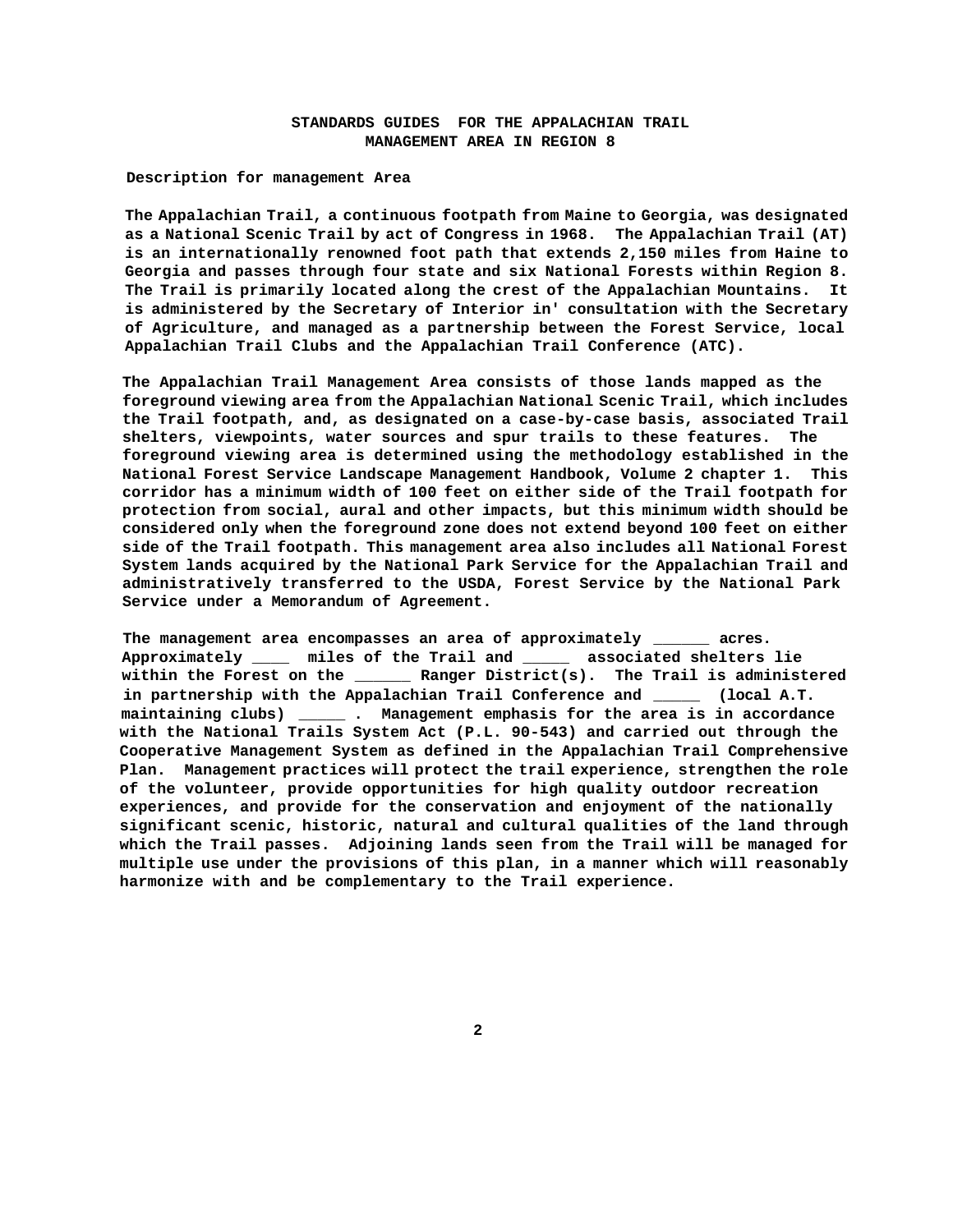| MANAGEMENT PRACTICES/<br><b>ACTIVITIES</b> | STANDARDS AND GUIDELINES                                                                                                                                                                               |
|--------------------------------------------|--------------------------------------------------------------------------------------------------------------------------------------------------------------------------------------------------------|
| ALL ACTIVITIES                             | To carry out the National Trails System Act (PL 90-543) be<br>guided by and implement:                                                                                                                 |
|                                            | -Comprehensive Plan for the Protection, Management,<br>Development, and Use of the Appalachian Trail National<br>Scenic Trail, September 1981.                                                         |
|                                            | $-FSM$ 2353, R-8 Supplement No. 42, 9/83                                                                                                                                                               |
|                                            | -Be guided by the following documents in making<br>management decisions concerning the Trail:                                                                                                          |
|                                            | Trail<br>-Appalachian Trail Conference Stewardship Manual:<br>Design, Construction and Maintenance, 1981.                                                                                              |
|                                            | -Overnight-Use Management Principles, approved by the<br>Appalachian National Scenic Trail Advisory Council ANSTAC,<br>1977.                                                                           |
|                                            | -Preserve and strengthen the role of the volunteer in the<br>management of the Trail.                                                                                                                  |
|                                            | -Maintain an Agreement for Sponsored Voluntary Service<br>between each Ranger District and partner Trail club, to be<br>reviewed and renewed annually.                                                 |
|                                            | -The Forest will participate in the established local<br>management planning process described in the ATC Local<br>Management Planning Guide.                                                          |
|                                            | -Coordinate work projects for the Trail at the district level<br>with partner Trail clubs based on the ATC Trail assessment<br>process, and conduct a work planning session at least once<br>annually. |
|                                            | -All activities will be planned and carried out in<br>consultation with ATC and the local Trail club.                                                                                                  |
|                                            |                                                                                                                                                                                                        |
|                                            |                                                                                                                                                                                                        |
|                                            |                                                                                                                                                                                                        |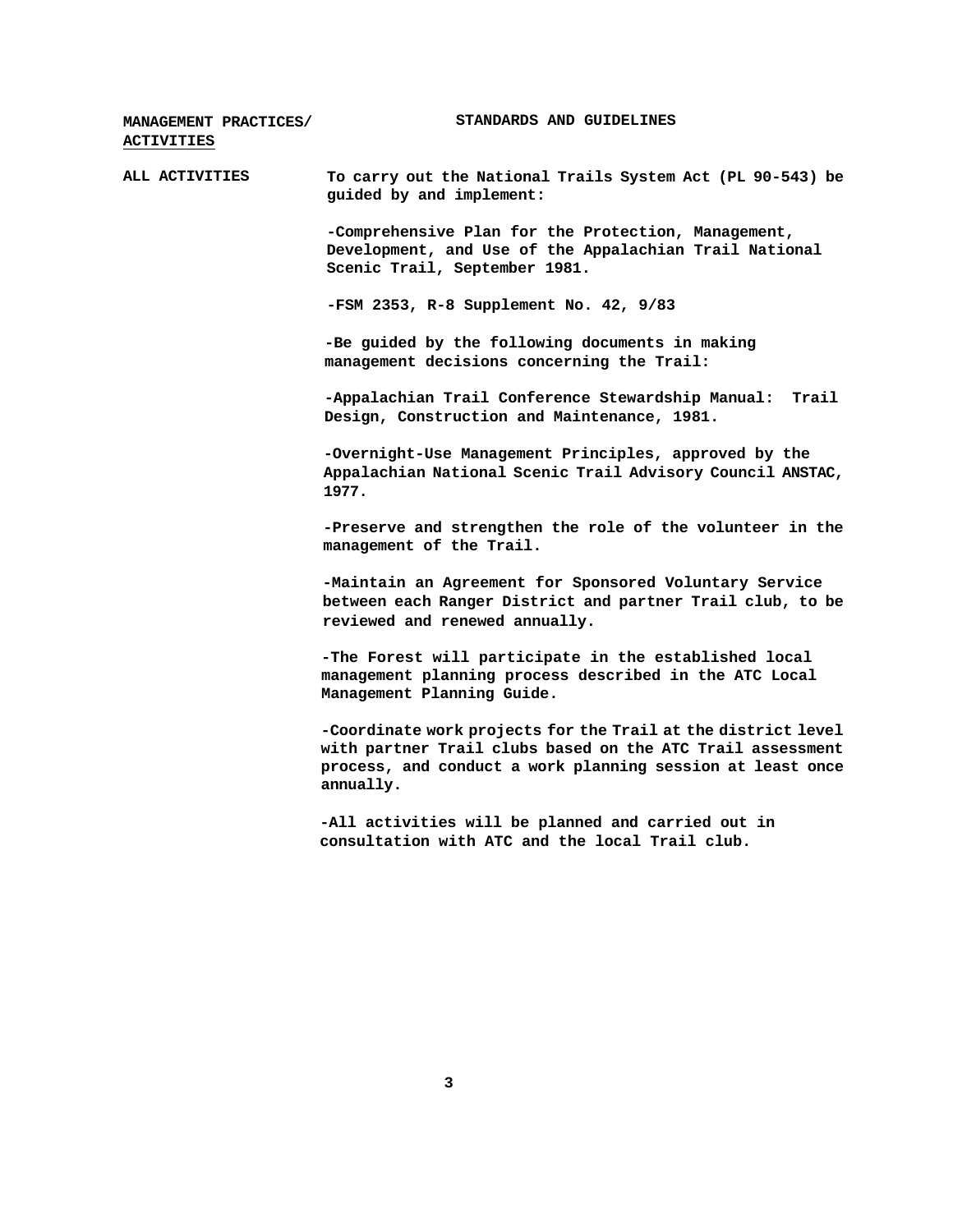**MANAGEMENT PRACTICES/ STANDARDS AND GUIDELINES ACTIVITIES RECREATION Limit additional development to facilities compatible with the Appalachian Trail. Manage existing DEVELOPED Trail-related facilities to meet trail hiker needs. Facilities will be limited to shelters, privies, stiles, spring boxes, registers, trailheads, and other facilities** 

> **Designated trail shelters, privies, view points ,and water sources and spur trails leading to them will have a mapped foreground zone including them into the management area. An on-the-ground assessment involving ATC, USFS, and local A.T. club representatives will determine which features are designated to be included.**

**agreed to by the Conference, clubs and Forest Service.**

**Vehicular access to trail shelters will be limited to access for administrative purposes only. Minimize open roads within 1/2 mile of shelters.**

**Where feasible, locate new shelters no closer than two miles from open roads and other access points.**

**Trail shelters and related facilities will be managed, constructed and maintained in accordance with the ATC Overnight Use Principles and responsible A.T. club local management plan.**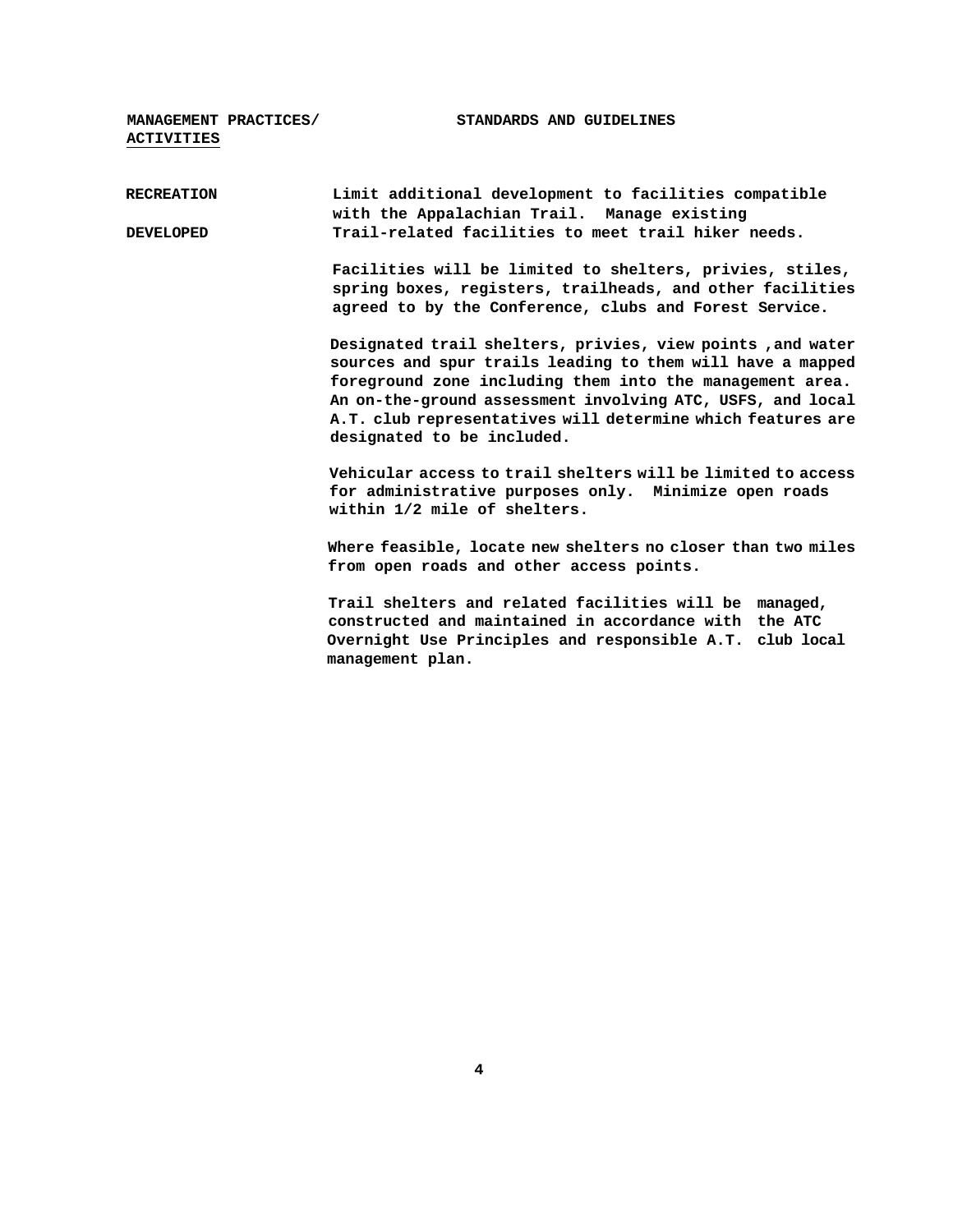| <b>MANAGEMENT</b><br>PRACTICES/<br><b>ACTIVITIES</b> | STANDARDS AND<br><b>GUIDELINES</b>                                                                                                                                                                                                                                                                                                                    |
|------------------------------------------------------|-------------------------------------------------------------------------------------------------------------------------------------------------------------------------------------------------------------------------------------------------------------------------------------------------------------------------------------------------------|
| <b>DISPERSED</b>                                     | Management of the Trail experience will be compatible with<br>the prescribed ROS class.<br>The linear nature of the Trail<br>management area will be recognized in determining ROS class.<br>Emphasize Semi-Primitive Non-Motorized class. Lands<br>currently retaining a sense of the wild will be managed with<br>special concern for these values. |
|                                                      | Motorized, horse, packstock, and bicycle use on the Trail<br>is prohibited except where the Trail crosses or is located<br>on Forest system, state or county roads. Actively manage to<br>exclude these uses.                                                                                                                                         |
|                                                      | Primitive camping will be encouraged at appropriate<br>sites, but not within 100 feet of the Trail.                                                                                                                                                                                                                                                   |
| TRAIL CONSTRUCTION/<br><b>RECONSTRUCTION</b>         | Reconstruct or relocate existing portions of the trail as<br>needed to enhance the recreation experience and protect<br>trail-related and other resources, and to provide a<br>reasonable level of public safety.                                                                                                                                     |
| Maintenance and<br>Operation                         | Use the Optimal Location Review (OLR) to initiate the<br>decision making process and follow approved relocation<br>procedures described in FSM 2353, R-8 Supplement No. 42.                                                                                                                                                                           |
|                                                      | Exercise care that Trail relocations and improvements do not<br>cause a progressive loss of the primitive quality or<br>simplicity of the footpath.                                                                                                                                                                                                   |
|                                                      | Ensure that relocations provide a Trail environment that is<br>equal to or better than that of the existing location.                                                                                                                                                                                                                                 |
|                                                      | Identify the Appalachian Trail through<br>standard<br>Provide sufficient<br>signs and blazes.<br>signing to<br>inform hikers of significant<br>and<br>features<br>distances<br>to major road crossings.                                                                                                                                               |

**5**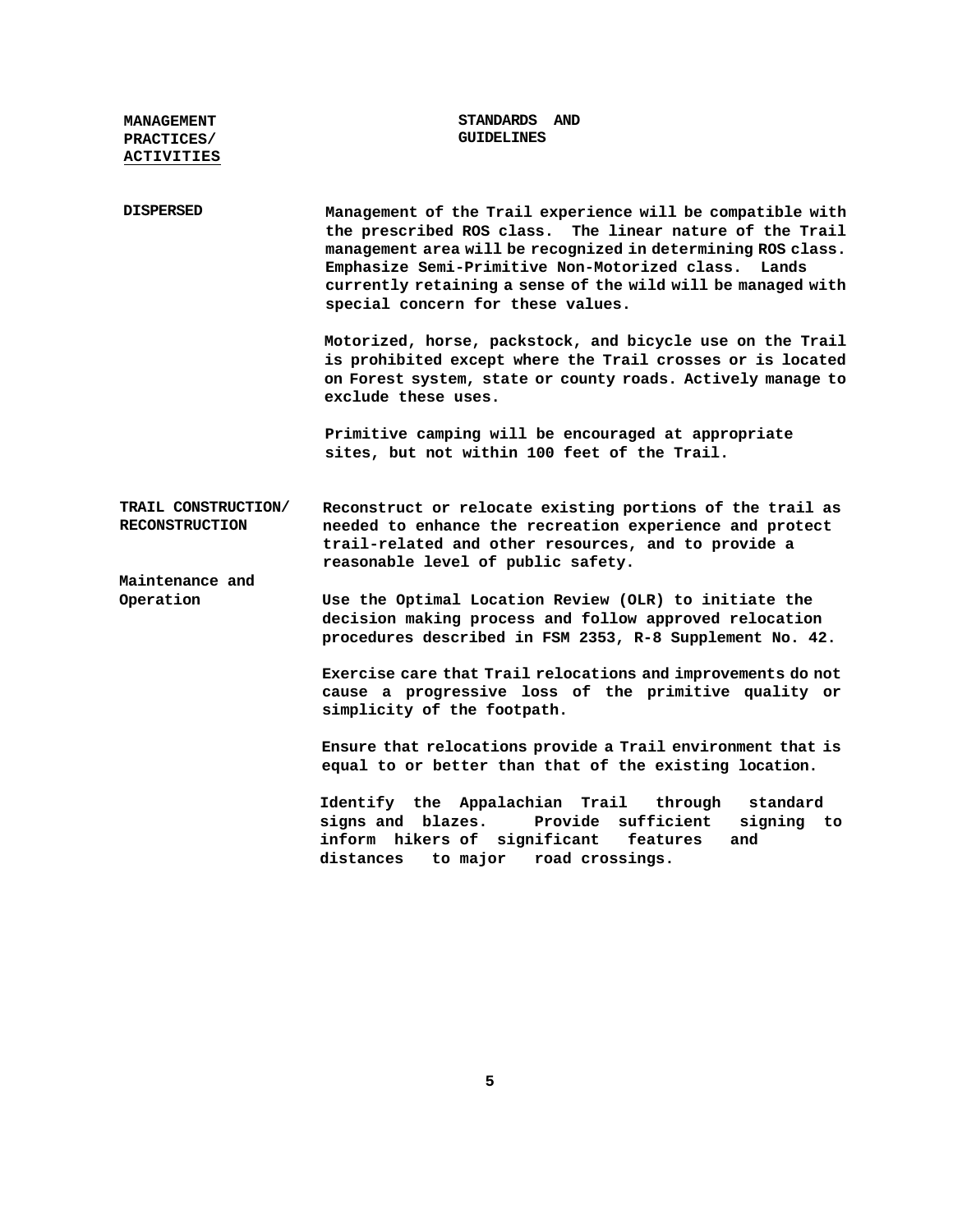**MANAGEMENT PRACTICES/. STANDARDS AND GUIDELINES ACTIVITIES**

|                    | Construct/reconstruct and maintain trails in accord with the<br>Appalachian Trail Conference Stewardship Manual: Trail<br>Design, Construction and Maintenance, 1981. Design the<br>treadway according to soil, drainage, vegetation,<br>topography, and other constraints. Consider safety in<br>trail design, construction and maintenance, without<br>sacrificing the aspect of the trail which challenges a<br>hiker's skill and stamina.            |
|--------------------|----------------------------------------------------------------------------------------------------------------------------------------------------------------------------------------------------------------------------------------------------------------------------------------------------------------------------------------------------------------------------------------------------------------------------------------------------------|
|                    | Signing and blazing will be consistent with the ATC<br>Stewardship Manual Trail Design, Construction and<br>Maintenance and the USFS Sign Handbook FSH (7109.11), except<br>mileage to important features should be shown to the nearest<br>tenth of a mile.                                                                                                                                                                                             |
| <b>VISUAL</b>      | The Visual Management System (VMS) will be used to enhance<br>or mitigate the scenic experience or landscape character<br>seen from the Appalachian Trail and designated shelters,<br>viewpoints, campsites, water sources, and the spur trails<br>linking these features. Management activities needed to<br>preserve or create vistas and desirable open areas will be<br>high priority. WMS inventory mapping will be done during<br>leaf-off season. |
|                    | The -area mapped foreground from the A.T. footpath and<br>designated viewpoints, shelters, campsites, water sources<br>and spur trails to these features, will have a VQO of<br>retention. Lands outside the management area, are mapped<br>in accordance with the adopted VQO (see USDA Agriculture<br>Handbook, No. 462 - National Forest Landscape Management<br>Volume 2. Chapter 1, page 43, The Visual Management System).                         |
|                    | Site-specific projects that may affect the visual resource,<br>and adopted VOO, will be coordinated with ATC and the local<br>trail club, as well as other interested publics.                                                                                                                                                                                                                                                                           |
| CULTURAL RESOURCES | See Forest-wide management requirements. Cultural<br>resources will be considered an integral part of what<br>makes up the Appalachian Trail experience.                                                                                                                                                                                                                                                                                                 |
|                    | Where appropriate, interpret cultural sites through maps,<br>guidebooks, sign and other Trail-appropriate means. The<br>Forest Archeologist will inventory cultural and historic<br>resources, and will recommend appropriate protection<br>methods and interpretive opportunities.                                                                                                                                                                      |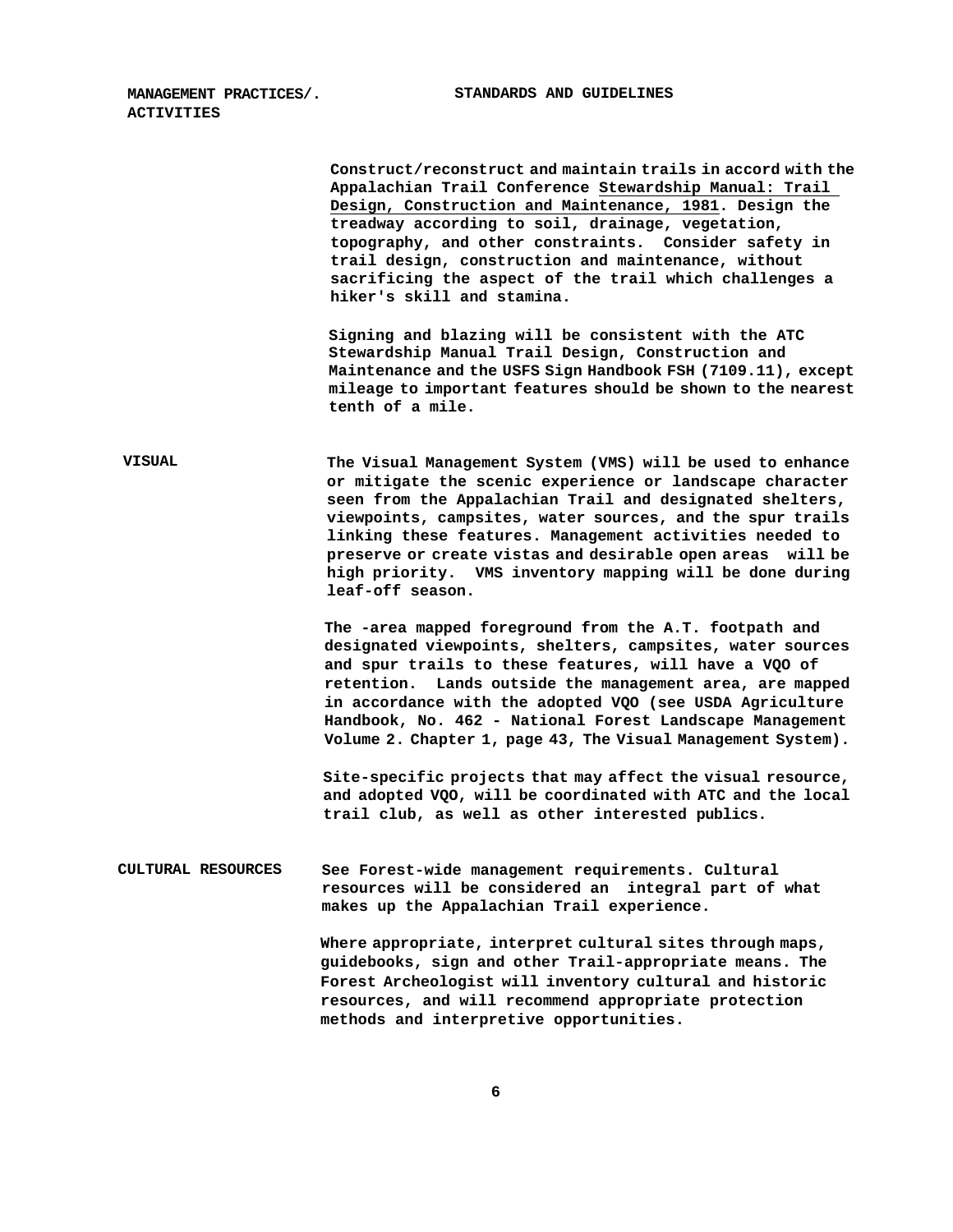| MANAGEMENT PRACTICES/<br><b>ACTIVITIES</b> | STANDARDS AND GUIDELINES                                                                                                                                                                                                                                                                                                                                                                                                                                                                              |
|--------------------------------------------|-------------------------------------------------------------------------------------------------------------------------------------------------------------------------------------------------------------------------------------------------------------------------------------------------------------------------------------------------------------------------------------------------------------------------------------------------------------------------------------------------------|
| <b>WILDLIFE</b>                            | Increase opportunities for wildlife viewing as a part of<br>the Trail experience.                                                                                                                                                                                                                                                                                                                                                                                                                     |
|                                            | Develop habitat improvements that are complementary to the<br>Trail. Such improvements will be carried out within visual<br>management and ROS guidelines, objectives, and standards.<br>The Forest Service will recommend habitat management<br>practices along the Trail that will enhance wildlife viewing<br>opportunities.                                                                                                                                                                       |
| <b>TIMBER</b>                              | The Appalachian Trail management area is unsuitable for<br>timber production.                                                                                                                                                                                                                                                                                                                                                                                                                         |
|                                            | Vegetation in the Appalachian Trail management area will be<br>managed to enhance the Trail environment.<br>Timber<br>activities will be limited to improving health of the stand,<br>provide scenic vistas, controlling insects and disease,<br>attracting wildlife, or providing public safety or resource<br>Timber volumes are non-chargeable.<br>protection.<br>The ATC<br>and the local trail club will be consulted on any timber<br>management activity that may affect the Trail experience. |
| MINERALS and<br><b>GEOLOGY</b>             | See Forest-wide management requirements. Mineral<br>leasing may occur. All new leases will stipulate no<br>surface occupancy in the management area (foreground<br>When existing leases terminate or expire, new<br>zonel.<br>leases will be changed to reflect this standard.                                                                                                                                                                                                                        |
|                                            | Where outstanding or reserved mineral rights are involved,<br>determination of the need for acquisition for protection<br>of trail values will be made and acted upon (see Lands).                                                                                                                                                                                                                                                                                                                    |
|                                            | Apply appropriate Secretary's rules and regulations for<br>mineral rights                                                                                                                                                                                                                                                                                                                                                                                                                             |
|                                            | Identify unique or important geologic features for potential<br>interpretation to enhance the experience of users of the<br>Appalachian Trail.                                                                                                                                                                                                                                                                                                                                                        |

**7**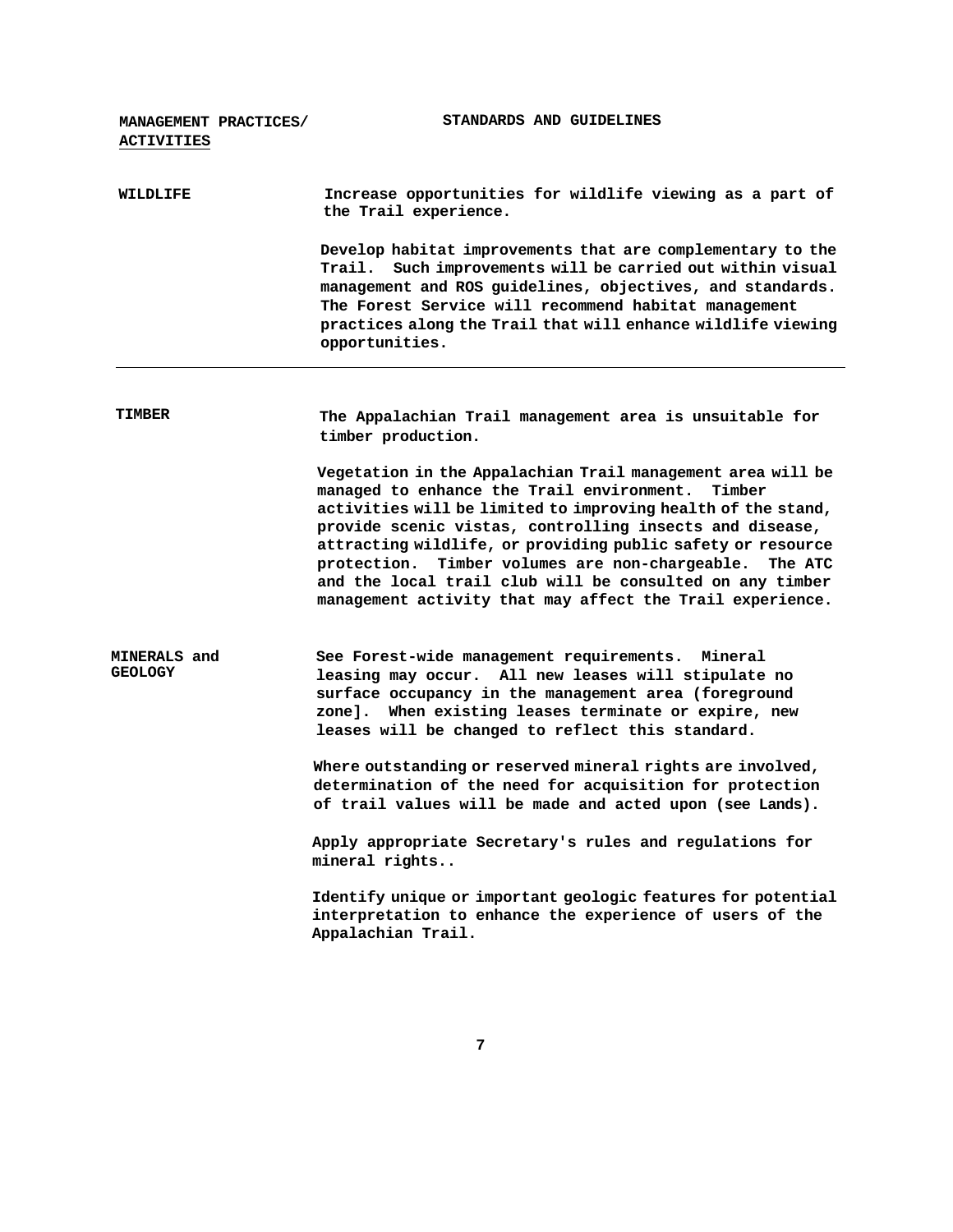**MANAGEMENT PRACTICES/ STANDARDS AND GUIDELINES ACTIVITIES**

| LANDS            | Acquire sufficient lands or interest in lands to protect                                                                                                                                                                                                                                                          |
|------------------|-------------------------------------------------------------------------------------------------------------------------------------------------------------------------------------------------------------------------------------------------------------------------------------------------------------------|
| Land Acquisition | the Trail values and provide an unbroken public                                                                                                                                                                                                                                                                   |
|                  | right-of-way for the Trail consistent with the current                                                                                                                                                                                                                                                            |
|                  | policy statement for Appalachian Trail acquisition.                                                                                                                                                                                                                                                               |
|                  | Acquire lands or interest in lands inventoried in the<br>current Appalachian National Scenic Trail Land Acquisition<br>Inventory - Region 8 to meet management objectives.<br>Reconfirm the inventory's accuracy through the Optimal Trail<br>Location Review.                                                    |
| Special Uses     | Issue new special use permits where needed for trail<br>management or only where there is an overriding demonstrated<br>public need or benefit. Permit access to privately owned<br>property through the management area only where required and<br>where proven to be the only prudent and feasible alternative. |
|                  | Minimize the impacts of utility right-of way clearing within<br>the Appalachian Trail management area.                                                                                                                                                                                                            |
|                  | Apply full mitigating measures such as screening, and<br>feathering to protect the Trail values and environment.<br>Conduct appropriate environmental analysis and NEPA<br>documentation for all proposed special uses.                                                                                           |
|                  | Prohibit the broadcast application of herbicides for control<br>of vegetation in utility right-of-ways within the<br>Appalachian Trail management area.                                                                                                                                                           |
|                  | Require a landscape management plan screening, feathering<br>and other vegetation management techniques to mitigate the<br>visual and other impacts of new, upgraded or re-authorized<br>utility right-of-ways.                                                                                                   |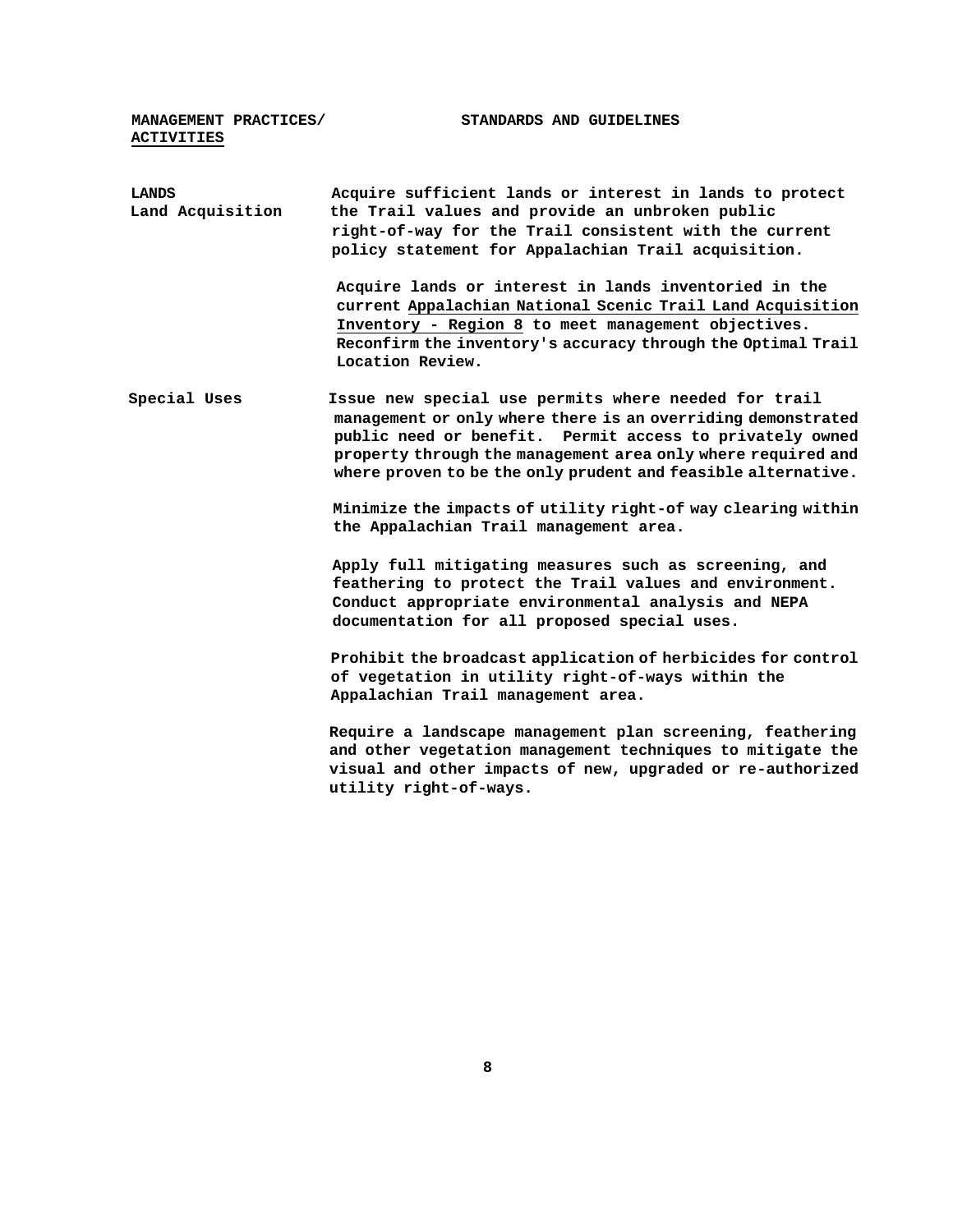**MANAGEMENT PRACTICES/ STANDARDS AND GUIDELINES ACTIVITIES**

| <b>FACILITIES</b><br>Road Construction<br>Maintenance | Open roads that cross or closely parallel the Appalachian<br>Trail management area are not compatible with trail<br>The number of system roads within 1/2 mile of the<br>values.<br>Appalachian Trail management area will be held to a<br>minimum.                                                                                                                                                                                                              |
|-------------------------------------------------------|------------------------------------------------------------------------------------------------------------------------------------------------------------------------------------------------------------------------------------------------------------------------------------------------------------------------------------------------------------------------------------------------------------------------------------------------------------------|
|                                                       | Analyze all proposed or existing roads crossing or<br>paralleling the Trail within one-half mile for their<br>potential undesirable impacts on the Trail experience.<br>Either close or document the decision to leave open as<br>appropriate. Only allow road locations that are the only<br>reasonable and prudent alternative and after all impacts<br>have been mitigated to the maximum extent (See FSM 2353.4-3<br>(e), $R-8$ Supplement No. 42, $9/83$ ). |
|                                                       | Provide parking facilities to serve Appalachian Trail<br>management needs.                                                                                                                                                                                                                                                                                                                                                                                       |
|                                                       | Where feasible, provide parking facilities at locations<br>where the Appalachian Trail can be accessed by a short spur<br>trail rather than at locations where the Trail footpath<br>crosses a road.                                                                                                                                                                                                                                                             |
| SOILS                                                 | The Trail treadway and Trail facilities shall be<br>designed, constructed, and maintained to minimize<br>impacts on soils.                                                                                                                                                                                                                                                                                                                                       |
|                                                       | Follow construction and maintenance standards found in<br>Appalachian Trail Conference Stewardship Manual:<br>Trail<br>Design, Construction, and Maintenance, 1981.                                                                                                                                                                                                                                                                                              |
| <b>WATER</b>                                          | Protect all sources of drinking water.                                                                                                                                                                                                                                                                                                                                                                                                                           |
|                                                       | Locate all trail shelters, toilets, and primitive camps to<br>minimize the possibility of contamination of drinking<br>water. Educate users on low impact camping, including<br>sanitation practices that minimize the potential for<br>contamination of drinking waters. Educate users on proper<br>treatment of all unprotected water before use.                                                                                                              |
| FIRE                                                  | See Forest-wide direction. Prescribed fire may be used<br>when compatible with the objectives of the management<br>area.<br>Where practical, avoid placing motorized equipment on<br>the Trail.                                                                                                                                                                                                                                                                  |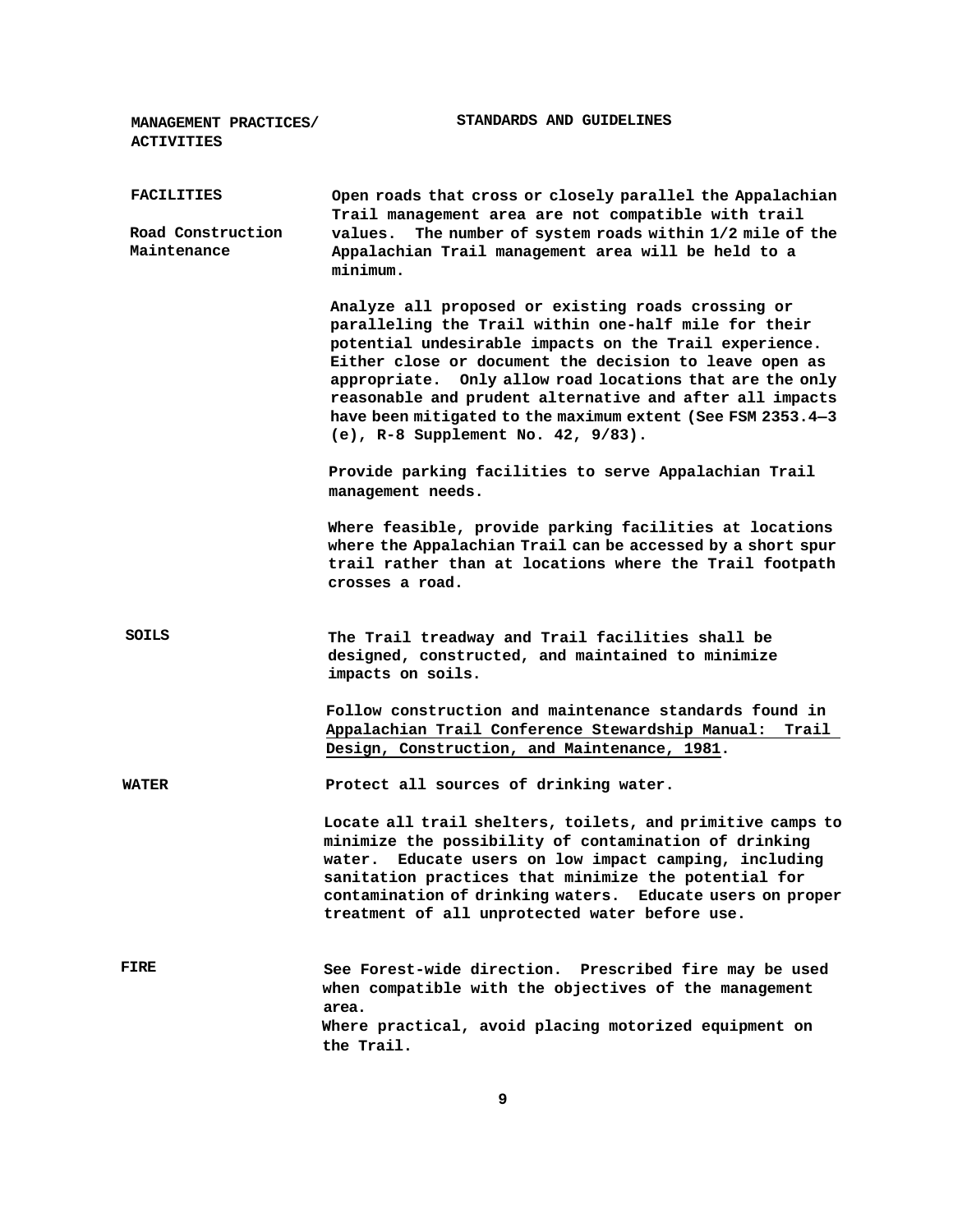**MANAGEMENT PRACTICES/ ACTIVITIES STANDARDS AND GUIDELINES WILDERNESS Wilderness is an integral part of the Appalachian Trail experience. Manage the A.T. within designated wilderness in accordance with the Wilderness Act of 1964, the specific area-designating act, and the area wilderness implementation schedule. FOREST PEST MANAGEMENT .Use Integrated Pest Management (IPM) practices as the strategy in managing pest populations to achieve resource management objectives for the management area. Place emphasis on evaluating hazard potential and determining if efforts are needed to prevent or control loss of Trail values. THREATENED AND ENDANGERED SPECIES See Forest-wide direction. The Appalachian Trail Management Area will serve to protect and enhance the biological diversity of species that exist within the area. Conduct and maintain an inventory of proposed, endangered, threatened and sensitive species within the management area in cooperation with ATC and the state natural heritage program. Identify habitat protection and improvement activities needed to meet recovery objectives for threatened species, and conserve sensitive species. Coordinate with ATC and local Trail club. LAW ENFORCEMENT See Forest-wide management requirements. Keep hiker regulations as unrestrictive as possible. Restrict use only to the extent proven necessary to protect the Trail, its environment, the interests of adjacent landowners, and the Trail users. Incompatible activities will be controlled by educational efforts and, failing these, by enforcement of laws and Trail regulations. Foster an atmosphere to encourage self-reliance and respect for Trail values by legitimate users.**